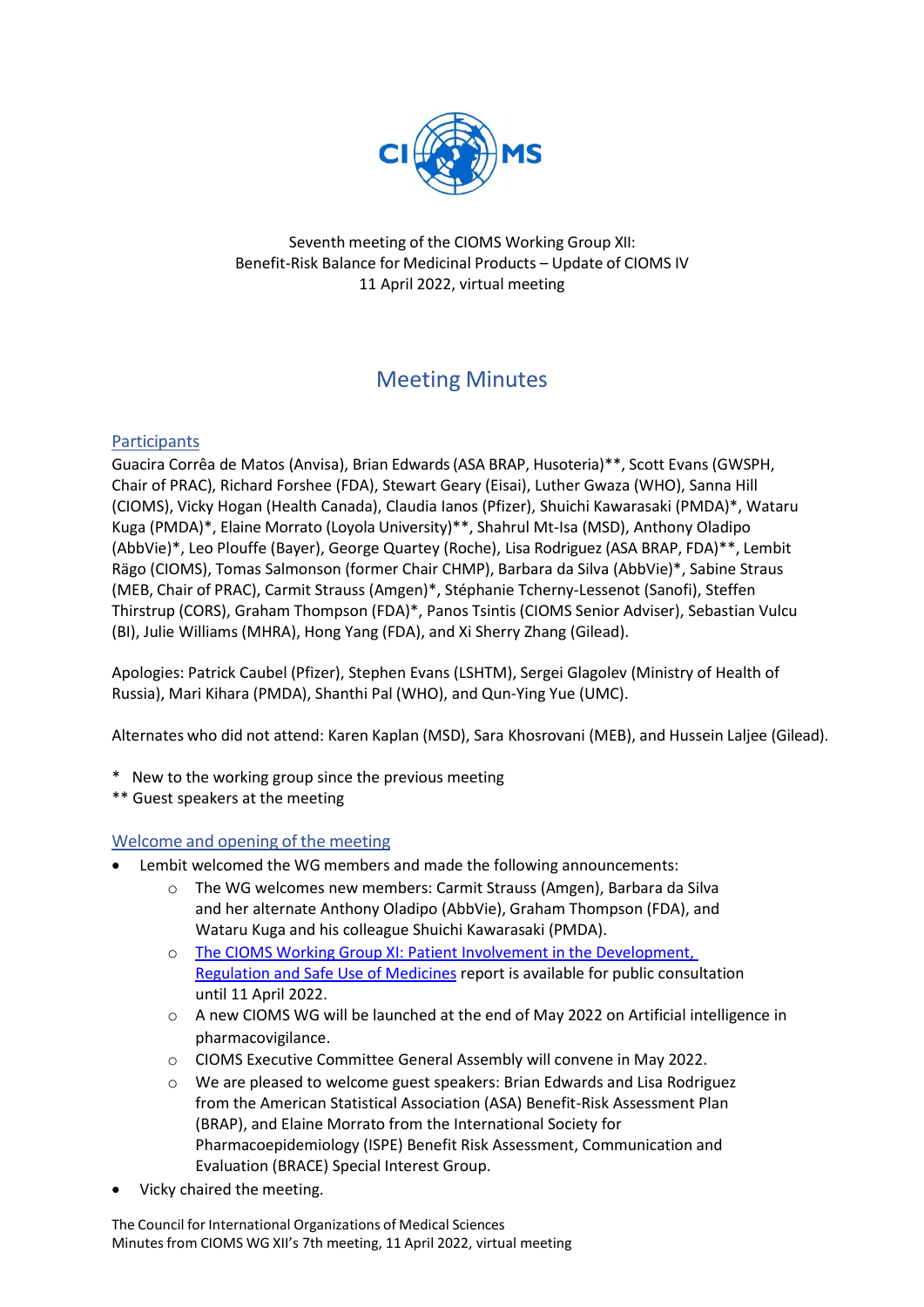- The agenda was adopted.
- Kateriina was rapporteur at the meeting.

American Statistical Association (ASA) Benefit-Risk Assessment Plan (BRAP) Taskforce Brian Edwards, co-lead of ASA BRAP, Husoteria, and Lisa Rodriguez, co-lead of ASA BRAP, FDA

- The presentation slides are availabl[e here](https://cioms.ch/wgxii-benefit-risk-working-group-documents/) and the below bullets include only points made at the meeting.
- As the two WGs are moving in the same direction, it is beneficial to enhance synergies to avoid unnecessary duplication.
- Brian commented that the BRAP Taskforce intends to publish its first outline document by August, while a section focusing on a survey and interviews will be published at a later stage.
- Q: As a part of the CIOMS WG XII report focuses on methods and benefit-risk (BR), are there any recommendations on methods specifically?

A: We aim to introduce different tools as resources for different circumstances.

- Another WG is currently being formed at the ASA which will focus on developing a tool to accompany BR assessment planning.
- Q: Is BRAP's aim to publish the results of the interviews, and after receiving feedback from stakeholders, to refine and re-publish the work?

A: While publication will follow, consultations will be prioritised over publication. Communication will be extremely important, so opportunities to present at meetings will be a valuable source of feedback, which will then be published in a format to be agreed, e.g. perhaps as an eBook rather than a journal. It will be an evolving, iterative process. Timelines will be decided in due course and CIOMS WG XII remains a valuable communication partner.

- Panos was one of the people interviewed for the ASA WG and he can expect to receive additional information about the results of the survey analysis.
- There are discussions within the leadership of the ASA working group about the design of the BRAP website to provide more links to papers and information about its current work.
- Hong is also a member of the ASA WG and will be approached in the future as communication between the two WGs is valuable. Leila Lackey, a former member of the CIOMS WG XII, who is still in contact with the CIOMS WG XII, is also a member of the ASA WG.

International Society for Pharmacoepidemiology (ISPE) Benefit Risk Assessment, Communication and Evaluation (BRACE) Special Interest Group

Elaine Morrato, Chair of ISPE BRACE, Parkinson School of Health Sciences and Public Health, Loyola University Chicago

- The presentation slides are availabl[e here](https://cioms.ch/wgxii-benefit-risk-working-group-documents/) and the below bullets include only points made at the meeting.
- The activities of the BRACE WG complement those of the BRAP, but differs in its particular focus on risk minimisation. Its documents will serve as valuable references for the CIOMS WG XII report.
- Q: Risk minimisation is a challenging area can multiple approaches be used to assess risk minimisation within industry?

A: If risk minimisation is considered as a sub-branch of dissemination and implementation science, a multipronged approach is required, as is the use of mixed methods. Regulators seem to want more information, but until it is codified into regulation, it is difficult to deliver. The goal of minimising specific risk in each case should be kept in mind.

 Q: What might a more global approach look like to respond to regulatory demands for assessments in multiple jurisdictions, e.g. in Australia and China?

A: It should be made clear what a core safety issue is, which is consistent regardless of geography, and separately, what healthcare-contextual factors in each country are, as endpoints may vary depending on the healthcare context (e.g. relating to local delivery and resources). The underlying assumptions or contextual differences should be made clear and the approach adjusted accordingly.

Q: One of the reasons for applying risk minimisation is to ensure a positive BR balance. Are there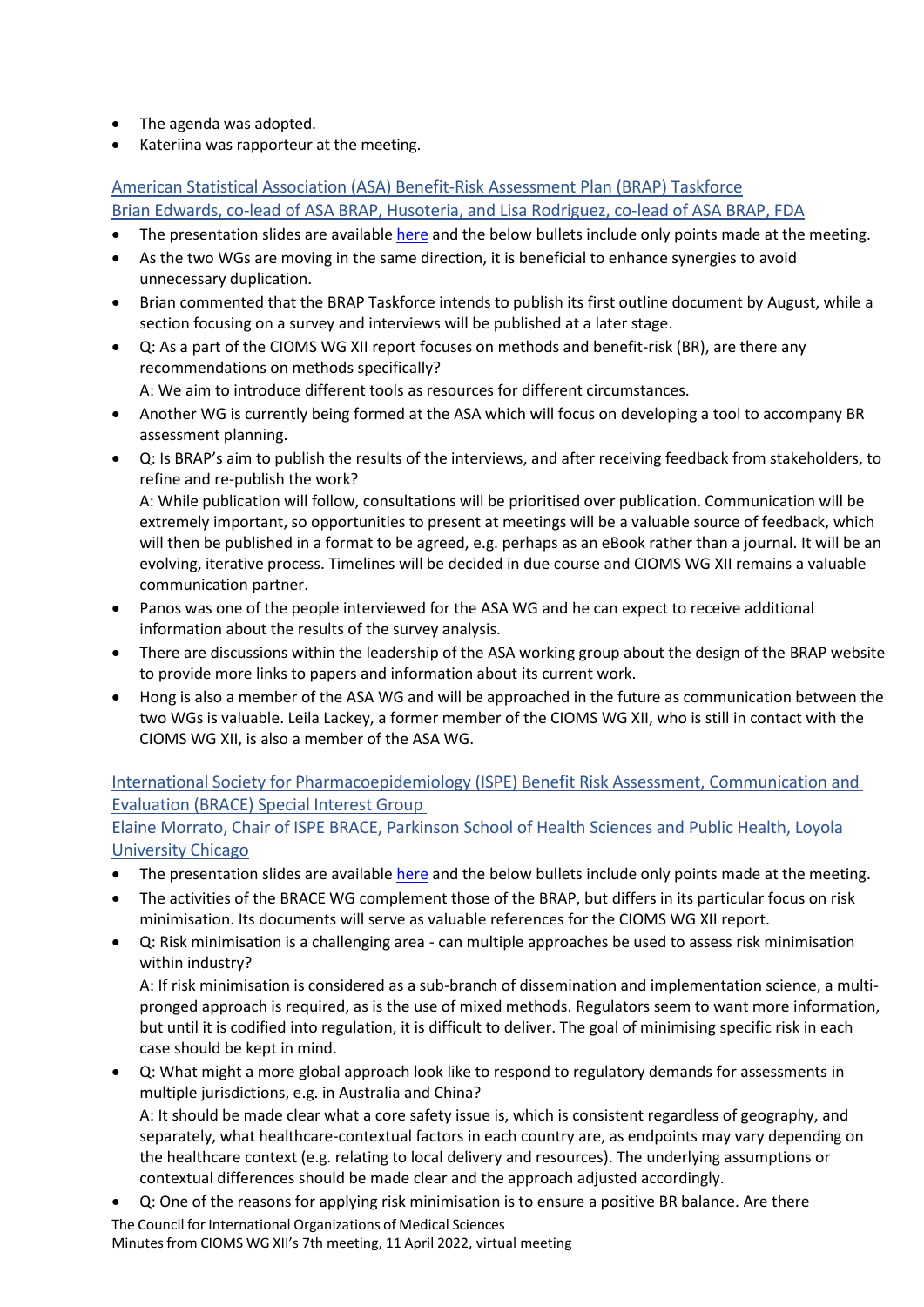publications or case studies about a case where an additional risk occurs and is removed? What is the impact on the positive BR balance?

A: There are examples of a drug with a risk, being regulated differently in different countries, and so showing how the context can affect the safe use of the drug. Elaine will send the bibliography for further research and more information. The valproate example was mentioned.

Vicky thanked the presenters for their time and informative presentations.

## Progress updates on chapter drafts

Subgroup 1 on Methods, presented by Leo

- The subgroup teams discussed the location of Section 3, *Considerations on Risk Methodology*, and decided to leave it in the Subgroup 1 chapter. The draft will be further refined and the team welcomes all feedback on its organisation and content.
- Section 3.10 *Evolution of benefit risk assessment: Methodologies*, the part discussing international guidelines, will be moved to the chapter 2 draft.
- The sub-section on the *Traditional methodological approach to inform the benefit-risk assessment leading to registration* does not currently include further details on alternative routes of approval, e.g. orphan drug approaches, single-arm studies, etc. After discussion, it was decided to provide more detail on the alternative pathways and the WG is invited to comment on this.
- The section on *Benefit-risk assessment in the post-marketing phase* provides an overview of the methods based on the CIOMS IV report. The team will draft a more detailed section considering the rapid developments in this area and cross-reference the section on the *Lifecycle approach to benefit-risk assessment* section in the chapter.
- Given the overall length of the draft chapter, any redundancies and overlaps with other sections will be considered at the editing stage.
- Vicky suggested for all subgroups to discuss each section with the WG to determine if the section contains enough detail on the topic. This would also help to identify overlaps.
- Section 3.11 *Patient-level benefit-risk assessment - a novel paradigm through drug development and lifecycle management* is a section drafted by Scott and may be included in the introduction or as a separate chapter in the report, including the more forward-looking discussions. The WG is invited to feedback.
- The concept of estimand and its relation to BR is relevant and will be addressed in the report. We need to be clear about what is being estimated, and the focus should be on the treatment effect, adherence degrees, and population parameters, as well as the ICH document; however, as estimand is somewhat separate to B-R, we should only cover the intersection of these topics. The report already has some content on estimand under intention-to-treat (ITT) and protocols.
- The Subgroup 1 team will reach out to Scott with a request to draft a section on estimand.
- Sections 3.14-3.16 will be organised under the section *Communicating the assessment* to include high-level discussion on the methods for communicating the assessment and refer to BRACE and similar initiatives. Once the draft is finalised, the WG will be invited to review it to decide whether to move this section to chapter 2.

#### Subgroup 2 on structured benefit-risk approach/framework, presented by Hong

- The subgroup has made good progress and the WG has already reviewed and commented on the content, structure and the flow of the document.
- Subgroups 1 and 2 have discussed overlaps and subgroup 1 has completed the first revision of its draft.
- The subgroup 2 draft will be revised to reflect the planned sections and subsections: The sections on *Risk Management* and *Benefit-Risk Conclusion* will be included in the section 2.2 on *Components of structured benefit risk assessment framework*.
- Panos felt that the section on *Risk Management* is written following a European Risk management plan (RMP) approach and suggested promoting a more universal core risk management approach. He suggested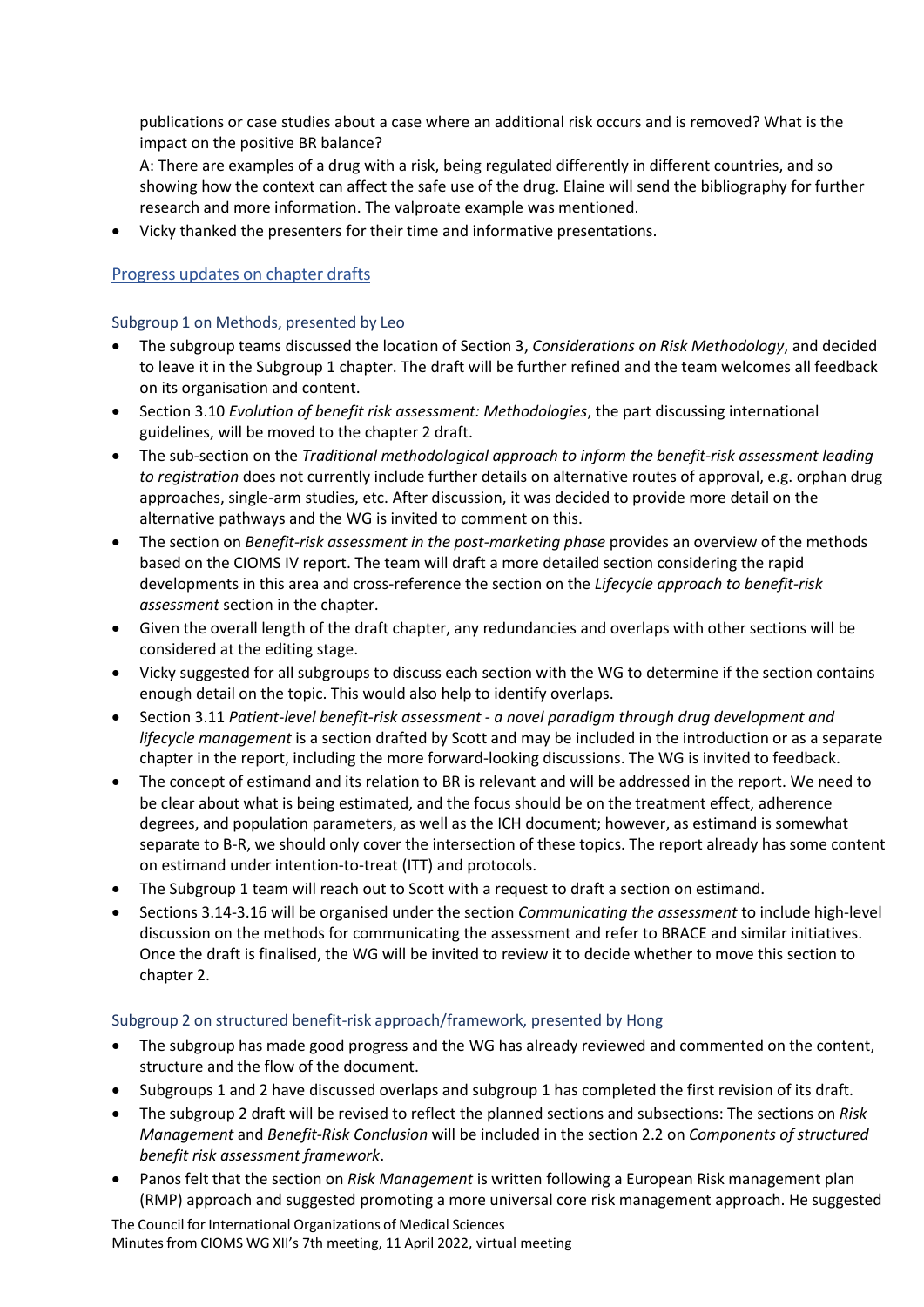adding the missing information to the ICH section on potential risks identified.

- The section on ICH needs to be revised and the same approach needs to be taken in the clinical overview when formulating recommendations on the BR framework, which is the basis for medicines approval.
- Panos agreed to send his more detailed comments to subgroup 2.
- It was agreed that the section *International Benefit-Risk Initiatives: The Heritage of CIOMS IV*, including content on the ICH guidelines and IMI-PROTECT, will be discussed in the introduction. The subgroup 2 will focus on the framework of methodologies and the different approaches.
- The lifecycle section overview includes an introductory paragraph describing the industry perspective and subgroup 2 would like to include similar information from the regulators' perspective in the introduction. Hong kindly agreed to reach out to different agencies and draft an introductory paragraph from the regulators' perspective.

## **Q 1: Regarding the lifecycle approach to BR and the BR assessment document as a standalone document, that can be included in others such as the Development Safety Update Report (DSUR) and the Periodic Safety Update Report (PSUR), what approaches could be considered to address this and where in the report is the best place to address this?**

- Leo felt that for the sake of internal efficiency of a pharmaceutical company, there should be a standalone, core document on BR assessment. This way, the document could start early in the process, mature throughout the product lifecycle, and act as a feeder to all other documents, including the Development Risk Management Plan (DRMP), the investigator's brochure, and the submission document. The document could be covered in the section discussing the lifecycle management approach and aligned between the subgroups 1 and 2's drafts.
- In line with Leo's point, Carmit noted that there are industry publications, e.g. from Amgen, discussing the practise of utilising the standalone document on structured B-R assessment as a source for e.g. the DSUR, PSUR and the clinical overview. The document becomes a core structure in the B-R assessment and can therefore be used in different documents within the lifecycle. It could start at the end of e.g. phase II, when companies put in place the DRMP; the arrival of efficacy or safety data could trigger an update; and this would needs to be discussed in the post-marketing setting too in relation to Risk Evaluation and Mitigation Strategies (REMS) data.
- Sabine felt the BR assessment document should be part of the lifecycle approach, but not as a standalone document; it is part of the changing dynamics of a medicine's life according to the context.
- Barbara added that the document would then also feed into the process that could be reviewed and modified within the context e.g. the DSUR and the PSUR; which would make the BR assessment document into a changing (shifting) assessment that is re-evaluated throughout the lifecycle.
- Panos felt that it may be advisable to have a B-R management type document. During the lifecycle, it is not something that is submitted to a regulator, but it is used for preparing submissions to the regulator by including something in the clinical overview, in the PSUR, and the DSUR. This is a good approach for the WG, which is also supported by the CIOMS WG VI report on Management of Safety Information from [Clinical Trials.](https://cioms.ch/publications/product/management-of-safety-information-from-clinical-trials-report-of-cioms-working-group-vi/)
- The WG agreed that the document is to be discussed in the lifecycle section and that the usefulness of this type of document is best established early and then revised throughout the lifecycle. Subgroup 2 will briefly address the document and subgroup 1 will provide further details.

## **Q 2: Does the group provide recommendation on the order and hierarchy of key benefits and key risks within the value tree? Can this be addressed in the methodology section?**

- No recommendations are currently included in the draft but it is a valuable point and some should be included.
- The section on the value tree will be discussed by Subgroup 1, including its applicability to other aspects of BR methodologies or assessment methods.
- The aim would be to introduce some hierarchy for the reader and list the most important key benefits first and then proceed from there in a descending order. A similar approach can be taken with risks, perhaps